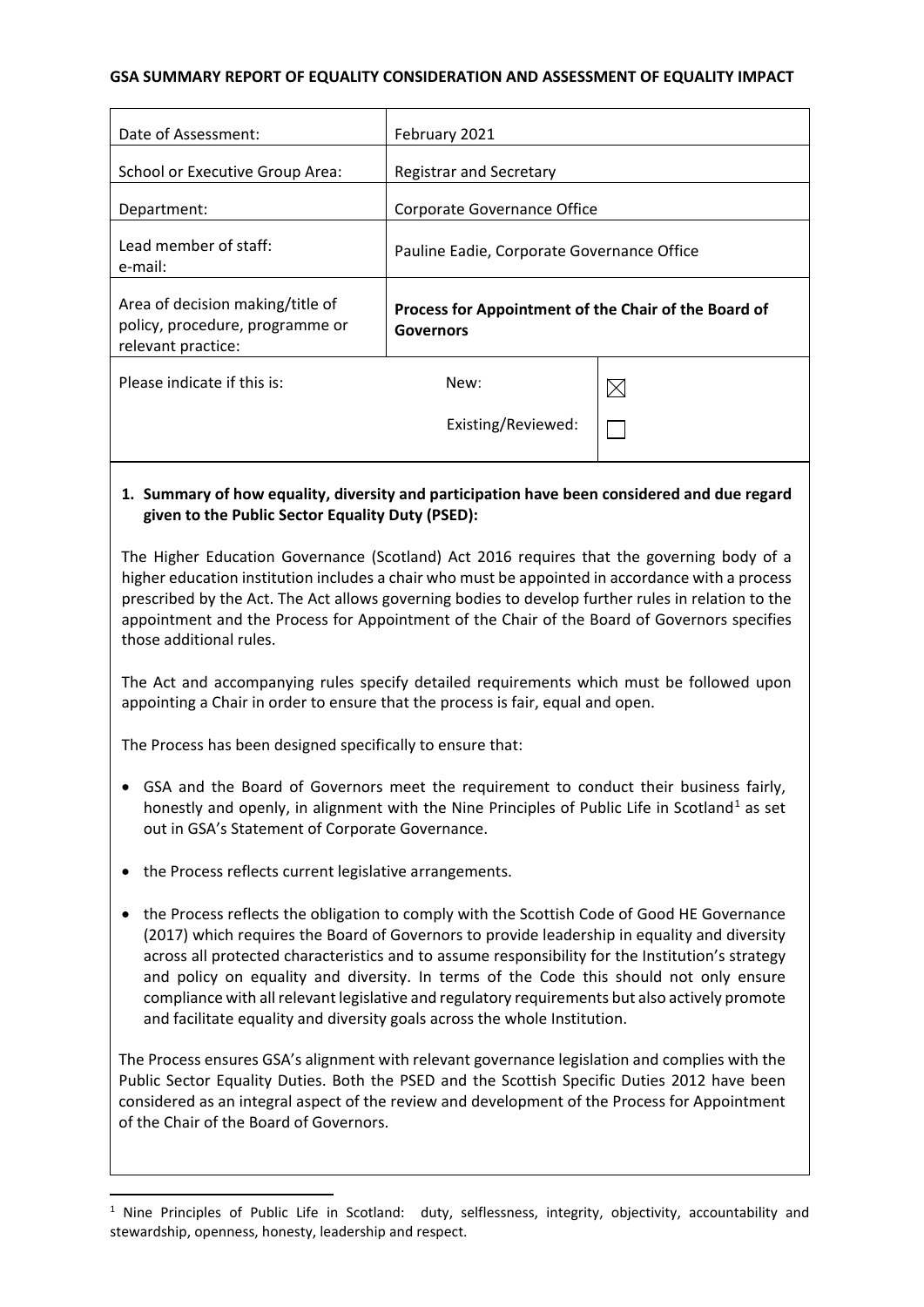## **2. Evidence used to make your assessment:**

## • **The Higher Education Governance (Scotland) Act 2016**

The Act introduced a new process for the appointment of Chairs of HEIs. The Act details a fair, equitable, transparent and open procedure which GSA requires to adhere to when seeking to appoint a new Chair. The supplementary Process adheres to and complements the requirements of the Act.

## • **Scottish Code of Good HE Governance (2017)**

GSA is required in terms of the Code to consult with relevant stakeholders when formulating the rules and procedures for election of the Chair, again to aid transparency and fairness. This consultation has been undertaken with both GSASA and the Trade Union Forum at GSA.

In terms of the Code, the Board of Governors also has an obligation to monitor its own composition, establishing appropriate goals and policies regarding the balance and diversity of the members it appoints and regularly reviewing its performance against those goals and policies. Equality and diversity matters are considered each time a new member is appointed to the Board of Governors and the Board is complying with its responsibilities in this area. The Process for Appointment of the Chair has been drafted in a manner which will ensure that that this approach will continue when a new Chair is appointed in terms of the Act.

The Process will not require to be used until the position of Chair becomes vacant (late 2022) and, following on from the first round of recruitment, GSA will ensure that it is reviewed prior to any future round to determine whether any further improvements can be made to ensure continued compliance with the PSED.

## **3. Outline any positive or negative impacts you have identified:**

The potential for any **positive, negative or neutral impact** in respect of the three duties of the Equality Act 2010 has been identified as follows:

- **a. Eliminate unlawful discrimination, harassment, victimisation and any other conduct prohibited by the Equality Act**:
- Appointment of the Chair in terms of the Higher Education Governance (Scotland) Act 2016 and the additional rules is made following a robust process which concludes with an election at which all members of staff, students and members of the Board of Governors are entitled to vote. Each individual has one vote notwithstanding that they may be eligible to vote in more than one capacity. All votes in the election carry equal weight. thereby ensuring an open and fair process.
- The Board of Governors must delegate to a committee the responsibility of devising the relevant criteria with respect to the position and has a statutory duty to ensure the efficiency and fairness of the process for filling the position.
- The membership of the committee must be approved by the Board of Governors and must include at least one staff and one student member to ensure representation from the staff and student body.
- Each time the recruitment process for the Chair is undertaken, the committee is required to produce a publically available report which gives an overview (without disclosing individuals' identities or confidential information) of certain information. In particular, the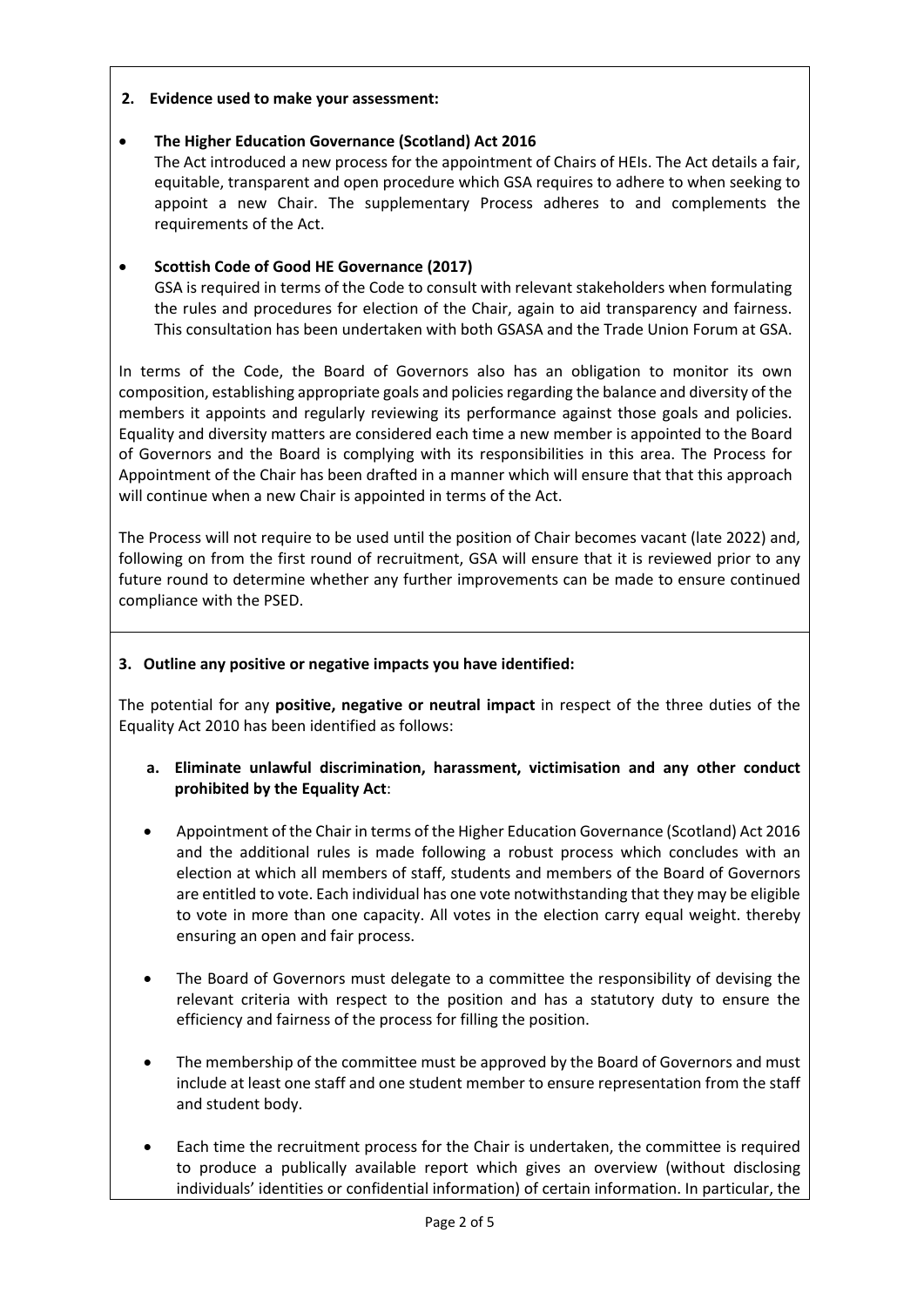report must disclose the number of applicants for the position of Chair. It must also, to the extent that consent to disclosure has been received from the applicant, disclose the protected characteristics listed in section 149(7) of the Equality Act 2010 in respect of: the overall number of applicants; the applicants invited to interview; and the applicants entitled to stand as candidates in an election for the position of Chair.

- The Board must ensure that any vacancy is advertised widely to ensure that it is brought to the attention of as broad and as diverse a range of people as possible to ensure equality of opportunity.
- The advert will, as required by the Act, make it clear that reimbursement is offered of expenses incurred in connection with attending an interview or campaigning in an election for the position and that remuneration and allowances are available in connection with the holding of the position to ensure people are fully informed before making a decision to apply.
- All candidates whose applications appear to the committee to meet the advertised criteria will be offered an interview to be undertaken by the committee, thereby ensuring equality of opportunity and the fairness of the process.
- If the applicant satisfies the committee at interview that they meet the relevant criteria, the applicant will be entitled to stand as a candidate in an election for the position.

The new detailed process introduced by the Act, together with the supplementary rules approved by the Board of Governors, is likely to have a **positive impact** on the general duty to eliminate unlawful discrimination, harassment, victimisation and any other conduct prohibited by the Equality Act 2010. Each step of the process is governed by detailed rules which ensure equality and fairness.

## **b. Advance Equality of Opportunity between people who share a protected characteristic and people who do not share it:**

The purpose of the Process for the Appointment of the Chair is to supplement the provisions of the 2016 Act and to ensure that the appointment process is fair, equitable, transparent and open.

The Process is likely to have a neutral impact on the need to advance equality of opportunity between people who share a protected characteristic and people who do not share it. The Process for appointment of the Chair applies to all persons equally.

## **c. Foster Good Relations between people who share a protected characteristic and people who do not share it.**

The Process is likely to have a neutral impact on the need to foster good relations between people who share a protected characteristic and people who do not share it. The Process for appointment of the Chair applies to all persons equally.

With due regard to the three needs of the PSED as noted above, no actual or potential **negative impact** on people from any protected characteristic group has been identified in relation to the application of the Process for Appointment of the Chair of the Board of Governors or its implementation.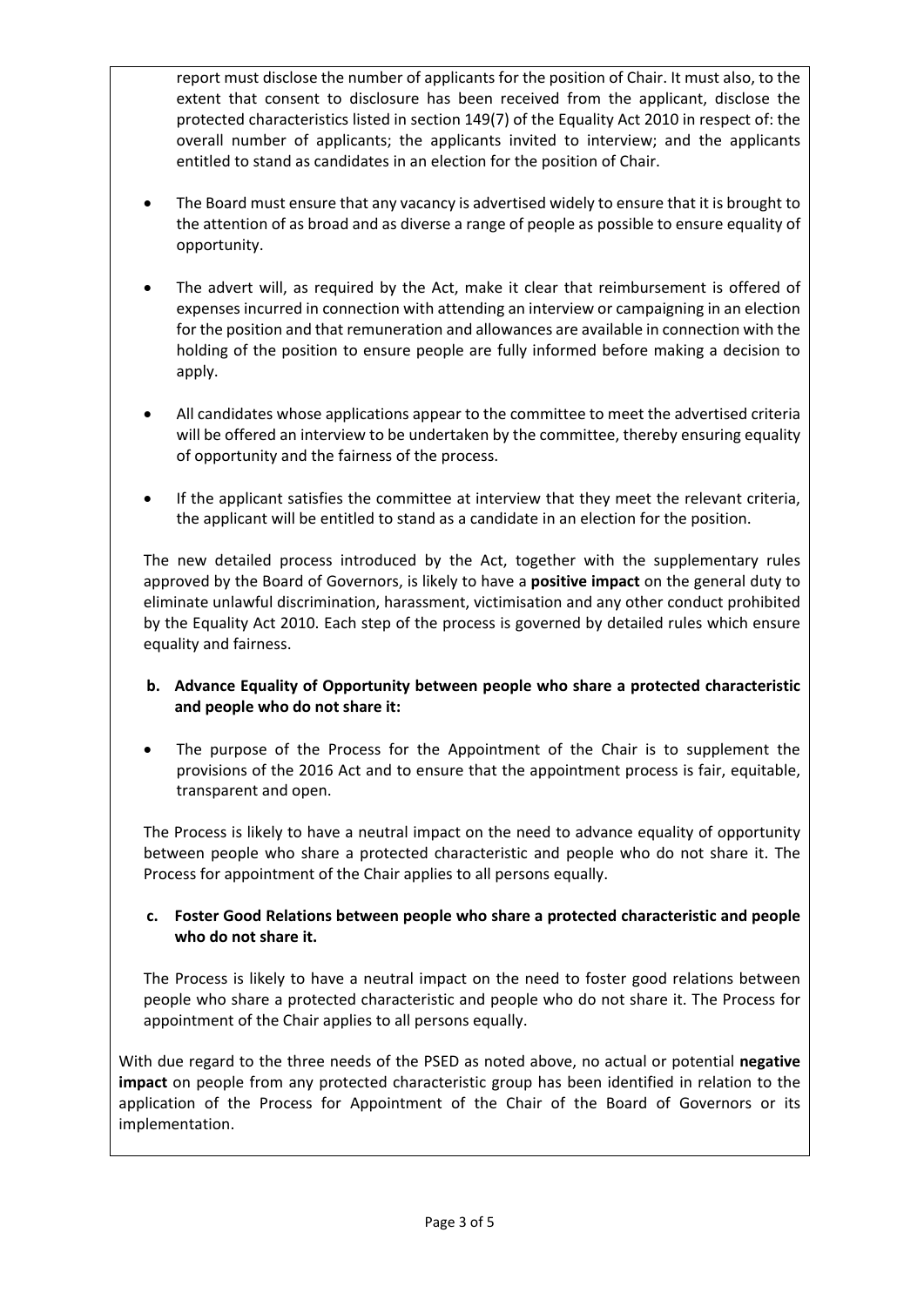#### **4. Actions you have taken or planned as a result of your findings:**  (Please complete the action plan in this section)

| <b>Action</b>                                                                                                                                                                                                                                                                                                                                          | <b>Equality Impact</b>                                                                                                           | <b>Person</b>               | <b>Time frame</b>                                               |
|--------------------------------------------------------------------------------------------------------------------------------------------------------------------------------------------------------------------------------------------------------------------------------------------------------------------------------------------------------|----------------------------------------------------------------------------------------------------------------------------------|-----------------------------|-----------------------------------------------------------------|
|                                                                                                                                                                                                                                                                                                                                                        |                                                                                                                                  | responsible                 |                                                                 |
| The Process for Appointment will<br>only be utilised when the position<br>of Chair at GSA becomes vacant. At<br>that stage, following the conclusion<br>of the recruitment process, the<br>Committee will produce a report<br>providing an overview of certain<br>information in accordance with the<br>Act and additional rules as detailed<br>above. | <b>This</b><br>will<br>provide<br>a<br>mechanism to assist with<br>οf<br>the<br>monitoring<br>compliance<br>with<br>the<br>PSED. | Registrar and<br>Secretary. | Within three<br>months of the<br>appointment of<br>a new Chair. |
| The Process will be reviewed and<br>by<br>Board<br>of<br>the<br>approved<br>Governors in advance of each<br>recruitment round.                                                                                                                                                                                                                         | This will ensure that the<br>continues<br>Process<br>to<br>comply with the PSED.                                                 | Registrar and<br>Secretary  | In advance of<br>each<br>recruitment<br>round.                  |

#### **5. Where/when will progress and the outcomes of your actions be reported and reviewed:**

The Committee will produce a report, via the Registrar and Secretary, providing an overview of the information prescribed by the Act within three months of the appointment of a new Chair. The report shall be published on GSA's website to ensure transparency.

The Process will be reviewed and approved by the Board of Governors in advance of each recruitment round to ensure that it continues to comply with the PSED.

## **6. How will your actions and intended outcomes contribute to the delivery of GSA's equality outcomes:**

The Process for the Appointment of the Chair will ensure that GSA and its Board of Governors maintain the highest standards and conduct the recruitment process for the appointment of any future Chair of the Board in accordance with relevant legislative arrangements and best practice in higher education governance.

The continued review of the Process for Appointment in advance of each round of recruitment will assist GSA to ensure that it is contributing to compliance with the PSED and the Scottish Specific Duties and GSA's Equality Outcomes.

#### **The outcome of your assessment:**

| No action (no potential for negative or positive impact) |  |
|----------------------------------------------------------|--|
| Action to remove barriers/mitigate negative impact       |  |
| Action to promote positive impact                        |  |